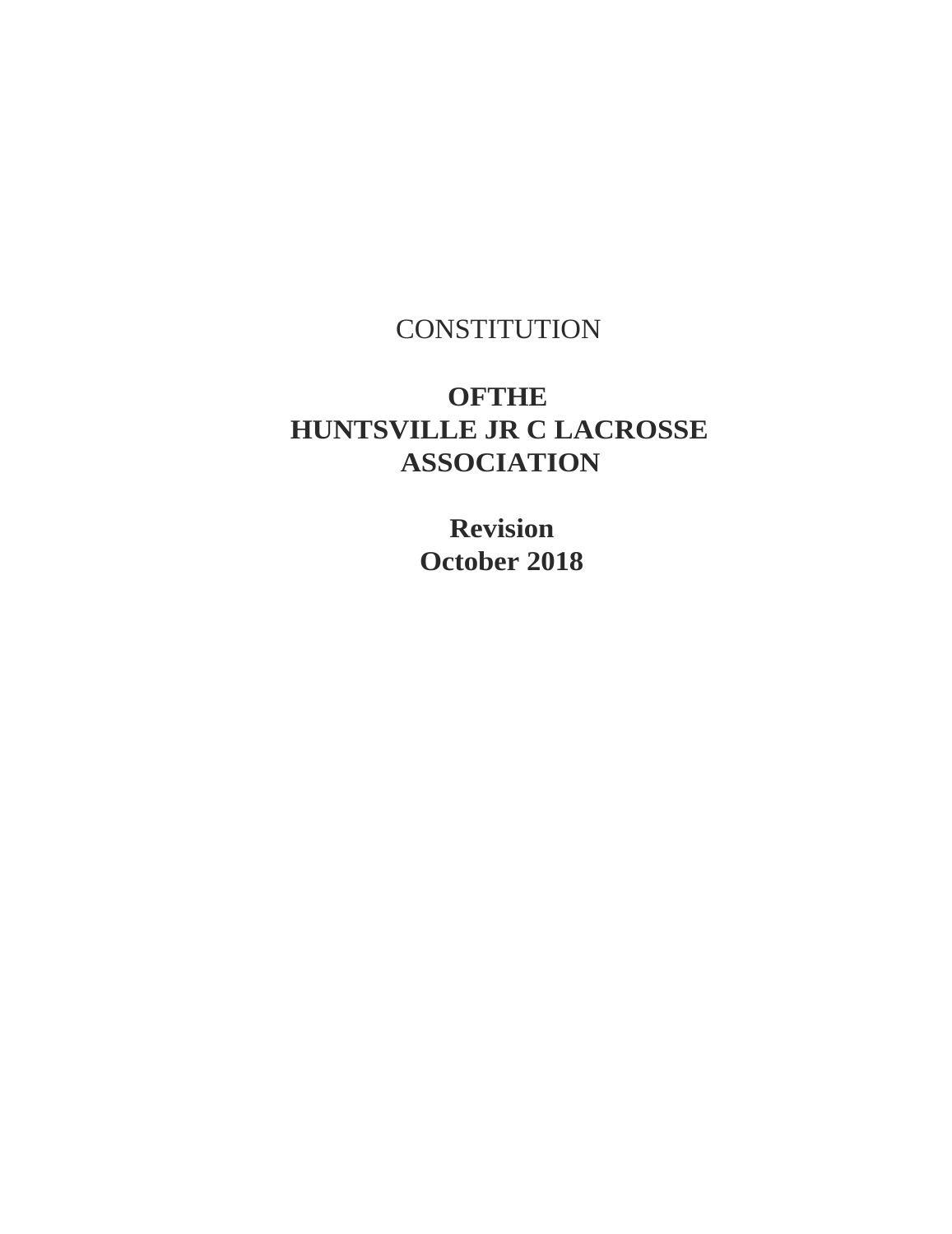## CONSTITUTION OF THE HUNTSVILLE JR C LACROSSE ASSOCIATION INC.

- 1. Name and Objectives
	- 1.1. The name of the organization shall be called Huntsville Jr C Lacrosse Association and hereinafter be referred to as association.
	- 1.2. The objectives of the associaiton shall be Promoting the interest and participation of the sport of Lacrosse Promoting the principals of good sportsmanship Arranging for instructions, displays and exhibits of lacrosse skills and such other complimentary not inconsistent with these objects
- 1.3. No executive, director or member shall derive any gain from the organization and all profits will be used solely to promote the organization's objectives
	- 2. Affiliation
		- 2.1. The association shall affiliate with the Ontario Lacrosse Association **(O.L.A.)** orany Successor or similar governing body and agrees to accept and enforce all rulings.
	- 3. Membership
		- 3.1. Membership in the association shall be open to all persons prescribed in the By- Laws of the Huntsville Jr C Lacrosse
	- 4. Administration & Executive
		- 4.I. The Executive shall consist of: President Immediate Past-President Vice President(s) Treasurer Secretary Registrar
		- 4.2. The Board of Directors shall consist of the elected Executive and appointed Directors as per the By-Laws. Director as appointed my board
		- 4.2 (i) The Head Coach nor the General Manager of the Team can be an Executive Member as they are fire -able positions. However at the discretion of the board, The GM can be a director and assist in the running of the club, with full voting rights. The coach should be able to attend all meetings for team liason purposes and for opinion of the team to be heard at the Monthly Executive Meetings
		- 4.3 Upon resignation of any elected or appointed office, or in the event of the failure of any officer to carry out the duties of the office, the Board of Directors may declare said office vacant and shall appoint a successor to fill in the remainder of term of the office.
		- 4.4 The powers and duties of the President, Vice-President, the Treasurer, the Secretary, the Registrar, the Scheduler and the Board of Directors shall be provided for in the Procedural Policy Huntsville Jr C Lacrosse.
	- 5. Election of the Executive
		- 5.1. The election of the Executive will be held at the Annual General Meetingas stated in the Procedural Policy Huntsville Jr C Lacrosse Membership shall include all members of